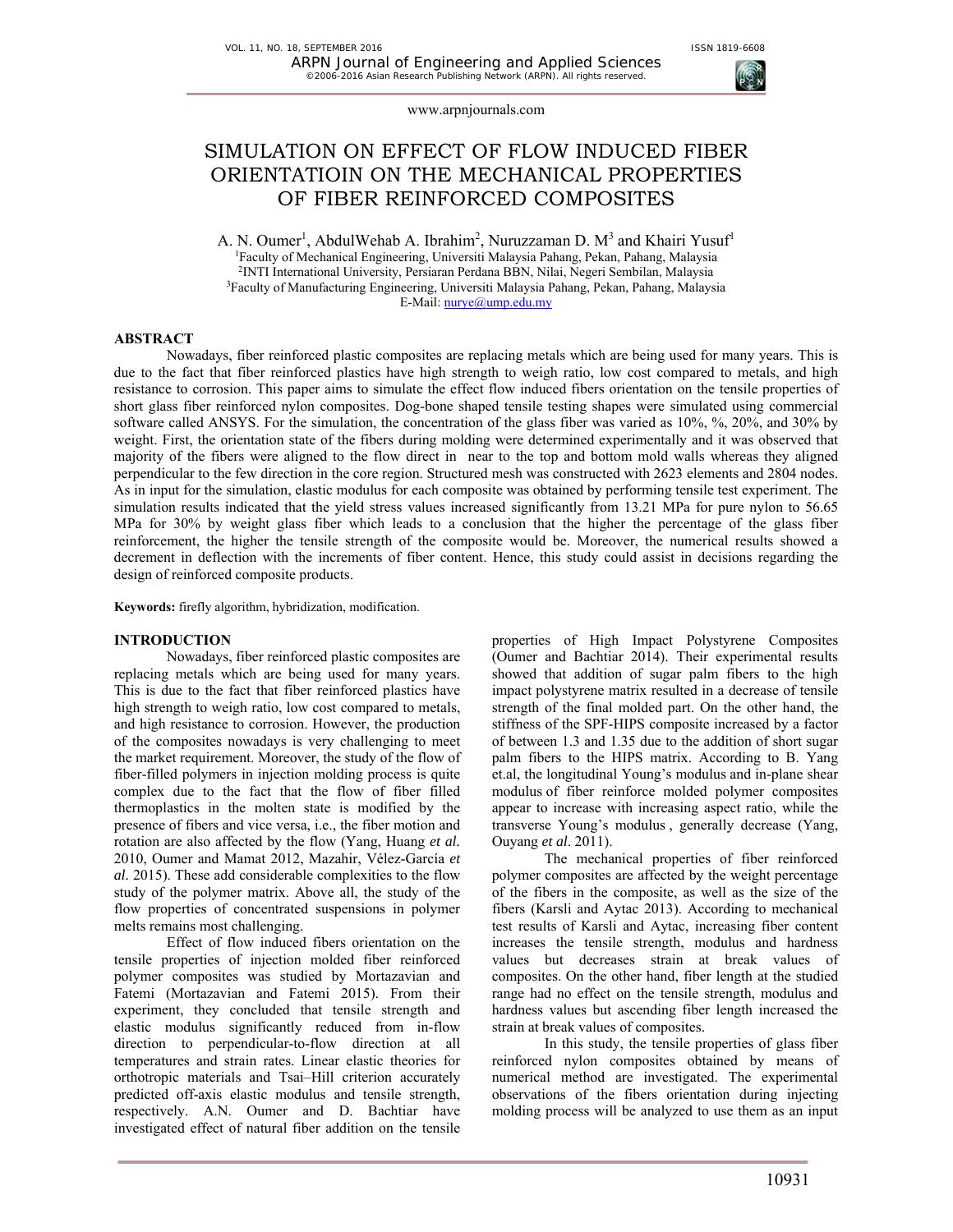

for the mechanical properties simulation in ANSYS software.

### **METHODOLOGY**

# **Geometry and fiber orientation**

The simulation model considered for this study is a bon-shaped tensile testing part as shown in Figure-1 with dimensions 164 mm x 18 mm x 3 mm. The polymer considered for the simulation is nylon reinforced with glass fiber. The concentration of the glass fiber was varied as 10%, 20%, and 30% by weight.



**Figure-1.** Schematic of the simulation model.

For the tensile simulation analysis, the orientation states of the fibers in the final product should be known first. This is to decide the orientation angle in ANSYS. Therefore, the orientation state of the fibers was determined both experimentally for 20% by weight glass reinforced nylon composite. For the experiment, small sections were cut out from the final molded specimens at three different positions along its length to examine the orientation states of the fibers. The three positions considered are near the mold inlet (10 mm from inlet), at the middle section of the specimen (82 mm from inlet) and far from inlet (150 mm from inlet). Then the fibers distribution on the cut surfaces were examined by taking pictures using a Scanning Electron Microscope (SEM).

Figure-2 shows the fiber orientation distribution across the sample thickness at the cut out position 150 mm fron inlet. As can be clearly seen from the SEM image, two different regions (or three layers of orientation structures) across the thickness of the sample part can be found: a shell region which is near to the top and bottom mold cavity walls, and a core region at the middle of the cross section. The image shows that there are more grooves than holes (circular sections) visible in the shell region, which indicates that majority of the fibers are oriented in the flow direction (x-direction). On the other hand, in the core region, circular sections are dominant indicating that most of the fibers are predominantly oriented perpendicular to the flow direction.



**Figure-2.** SEM micrograph of cut out at position 150 mm from inlet in the molded dog-bone shaped sample.

Therefore, for tensile testing simulation it can be assumed that the composite is made of three laminates. The top and bottom layers have fibers oriented to the direction of the tensile force, on other hand, the middle layer has fibers oriented in the perpendicular direction to the applied force.

#### **Numerical simulation**

ANSYS software was used to numerically calculate the tensile properties of the model. Specific properties for both nylon polymer and glass fibers were inserted in the database of ANSYS, as well as standard shape of samples, and applied different amount of loads to make a theoretical emulation to experimental tensile tests. After conducting mesh independent test, structured mesh with 2623 elements and 2804 nodes were selected to be the optimum mesh size for the simulation as shown in Figure-3. The elastic modulus and tensile stress values of the composite which are used as in input value for the simulation were obtained from experimental observations.



**Figure-3.** Mesh used in the simulation.

# **RESULTS AND DISCUSSIONS**

The experimental results of elastic modulus obtained from the tensile testing at various glass fiber loadings are shown in Figure-4. The results will be used as an input for ANSYS simulation. It can be clearly seen from Figure-4 that the Young's Modulus increased with the increment of glass fiber contents. The first type was Pure PA-6 which contained zero percent of glass fiber and has a Young's Modulus value of 1.026 GPa. As the fiber concentration increases, the elastic modulus values also increased linearly. For instance, with 10 percent of glass fiber content in PA-6 the Young's Modulus value is 1.785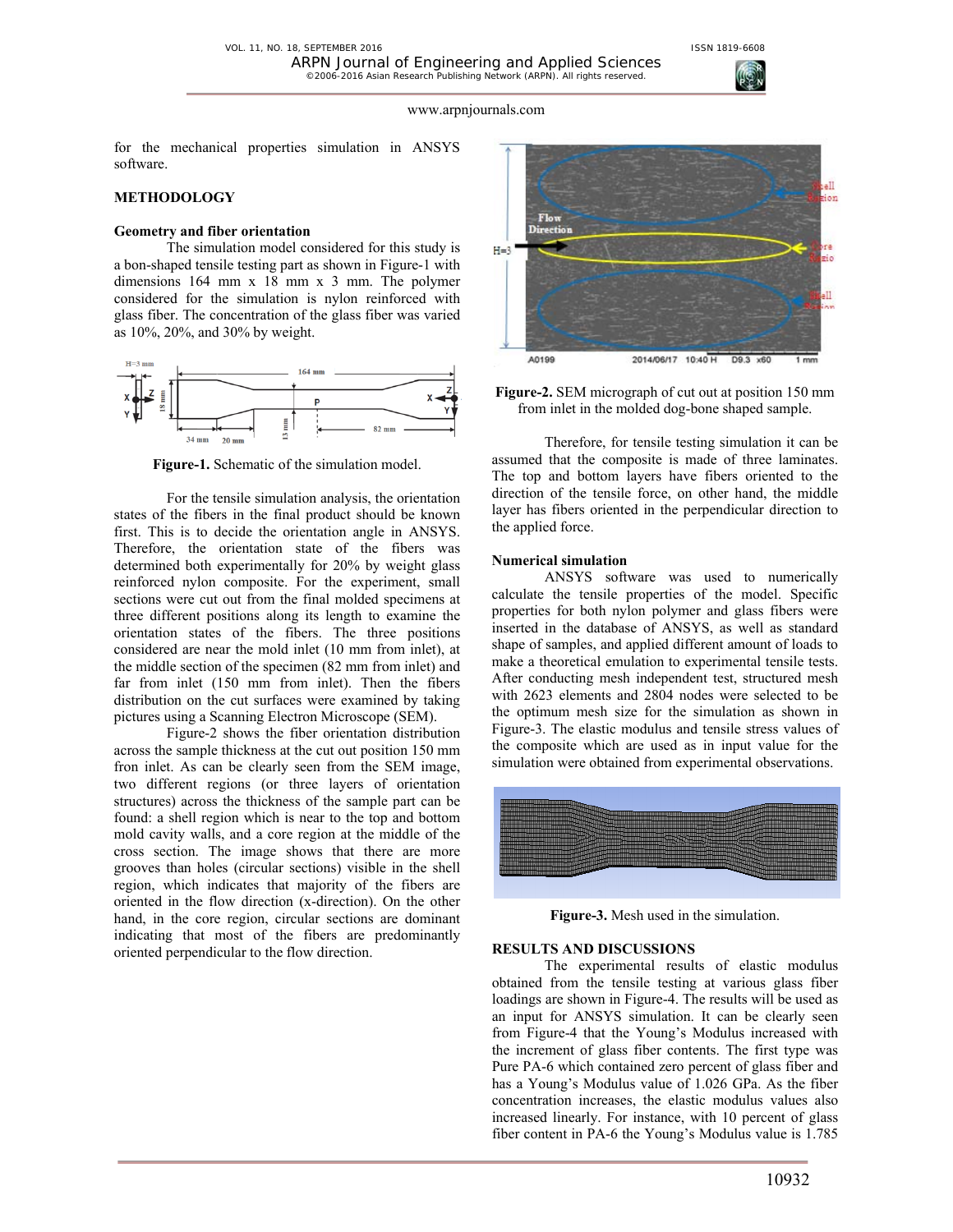

which is 74% increment compared to pure nylon. Moreover, addition of 20 percent and 30 percent fiber contents to the nylon polymer resulted to elastic modulus values of 4.021 GPa and 5.661 GPa, respectively. As can be clearly seen in the results, addition of glass fiber in pure nylon increased the elastic modulus significantly. Significant increment in elastic modulus is obtained due to the fact that majority of the fibers were aligned to the flow direction as shown in Figure-2.

Figure-5 shows contour of simulated equivalent (von-Mises) stress for the deformed 30% by weight reinforced nylon composite. The contours shows that higher stresses are occurred around the neck region with stress values of 49.4 MPa. On the other hand, near to the region where the force is applied, the equivalent stress values is smaller (with stress value of 35.65 MPa) compared to the neck region.



**Figure-4.** Variation of experimental elastic modulus for polyamaide (PA6) with different fiber contents.



**Figure-5.** Contour of equivalent stress for deformed 30% by weight glass reinforced nylon composite (the solid line shows the undeformed geometry).

Comparison of the simulated equivalent stress results and those obtained for the tensile testing experiment at various glass fiber loadings are tabulated in Table-1. It can be clearly seen from the table that the tensile stress values increased linearly from 13.201 MPa for pure to 56.65 MPa for 30% by weight glass fiber content. From the results, it can be concluded that the higher the percentage of the glass fiber reinforcement, the higher the tensile strength of the composite would be. On the other hand, the tensile modulus of the composite

increases as the concentration of the sand decreases, and vice versa. For instance, the tensile moduli obtained for 5% and 30% wt sand-pp composites are 2.7 GPa and 1.3 GPa, respectively. The trend of the results is not uniform as its value decreased to 1.7 GPa for 10% wt and increased again to 1.84 GPa for 15%.